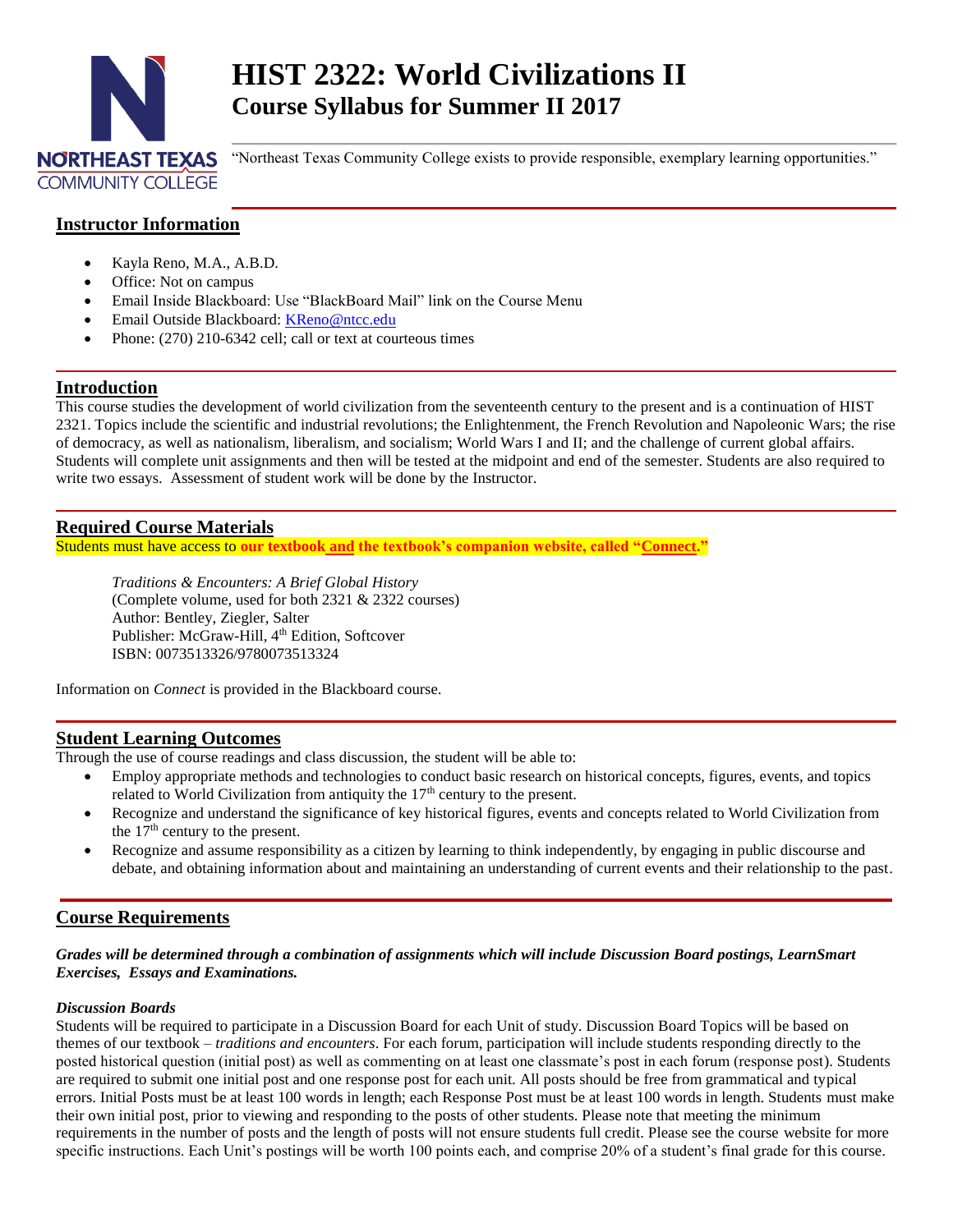#### *LearnSmart Exercises*

Students will be required to complete the LearnSmart Exercises for each assigned chapter. LearnSmart is a study tool which helps students to review chapter material. Grades are based on completion of the Module, not by correct/incorrect answers (i.e. if a student completes only 70% of the Module by the due date, then the student receives a 70 %; if a student completes 100% of the Module by the due date, then the student receives a 100%). Please see the course website for more specific instructions. LearnSmart Exercises will be worth 100 points each, and comprise 20% of a student's final grade for this course.

#### *Essay Assignments*

Students will be required to write one essay, which responds to the assigned topic. The Essay will be due around the time of the Final Exam, Please see the course website for more specific instructions. Each essay assignment will be worth 100 points, and together they will comprise 20% of a student's final grade for this course.

#### *Examinations*

Students will be required to complete a Midterm and a Final Examination. Each Exam will be comprised of 100 questions (multiple choice, matching, fill in the blank, etc.) – broken into two parts, 50 questions each, covering only certain chapters, to be completed within 100 minutes**:**

| Midterm |        | Part A 50 Questions | Covering Chapters 19-23 | 100 minutes | 200 pts $(50$ question x 4 pts each) |
|---------|--------|---------------------|-------------------------|-------------|--------------------------------------|
|         | Part B | 50 Ouestions        | Covering Chapters 24-26 | 100 minutes | 200 pts $(50$ question x 4 pts each) |
| Final   |        | Part A 50 Questions | Covering Chapters 27-32 | 100 minutes | 200 pts $(50$ question x 4 pts each) |
|         | Part B | 50 Ouestions        | Covering Chapters 30-34 | 100 minutes | 200 pts $(50$ question x 4 pts each) |

Students must take Part A & B online through Blackboard/Connect using the Respondus Lockdown Browser. Please see the course website for more specific instructions. Each Exam will be worth 400 pts each, and comprise 20% of the student's final grade for this course.

# **Course Grading Policy**

Grades in this course will be weighted. Course Grades will be determined by the following:

| <b>LearnSmart Exercises:</b>                | 20%  |
|---------------------------------------------|------|
| <b>Discussion Boards:</b>                   | 20%  |
| Midterm Exam:                               | 20%  |
| <b>Final Exam:</b>                          | 20%  |
| <b>Essays:</b>                              | 20%  |
|                                             | 100% |
| <b>Grade Scale:</b>                         |      |
| $A = 90\% - 100\%$                          |      |
| $B = 80\% - 89\%$                           |      |
| $C = 70\% - 79\%$                           |      |
| $D = 60\% - 69\%$                           |      |
| $F = 59\%$ & below                          |      |
| <b>Course Gradebook:</b>                    |      |
| Students may review their grades by clienti |      |

Students may review their grades by clicking on the "My Grades" link on the Course Menu.

# **Grading Grievances**

Any student who has a concern or dispute regarding the grading of an assignment should discuss their concern with the Instructor as soon as possible. The Lead Instructor is solely responsible for grading policies and has the ultimate authority over student grades.

# **Late Assignment Policy**

Assignments not submitted by the due date and time will be counted as LATE. This is non-negotiable unless **TWO conditions** are met:

- 1. A **valid** excuse is provided
- 2. The student must contact the instructor with the valid excuse, **prior** to the assignment's due date and time.

A valid excuse does not include internet problems or lack of internet access. All students must have reliable and consistent access to the internet throughout the duration of this course.